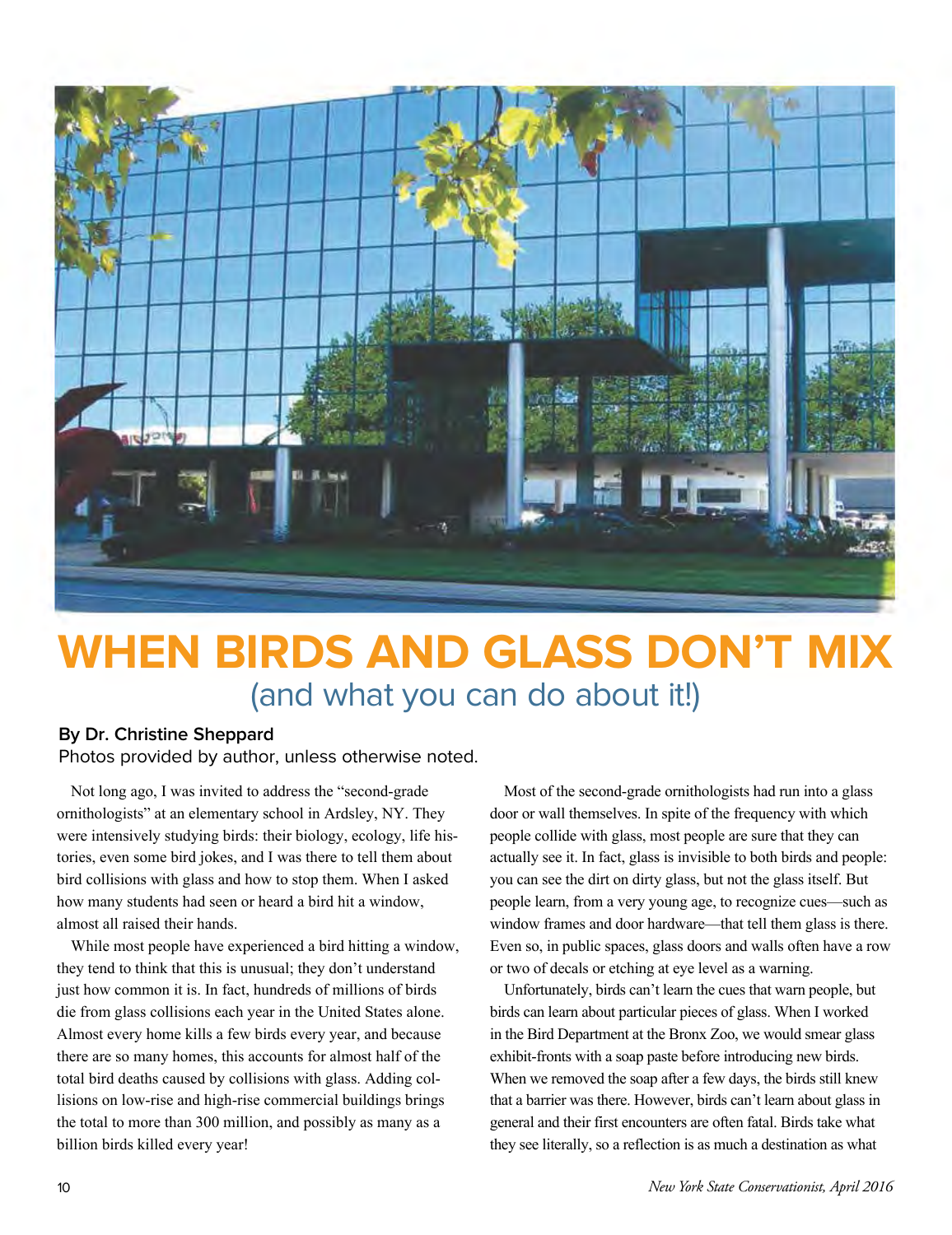

Highly reflective glass is deadly to birds, especially near vegetation.

is being reflected, and plants seen through glass appear accessible. This is why glass kills birds.

While collisions can happen at any time of year, peak numbers occur in spring and fall, when many songbirds migrate to and from their breeding grounds, and some of them for the first time. But many other kinds of birds also hit windows; the largest numbers occur in late spring when chicks first leave the nest, and also in winter as resident birds seek food.



Many birds migrate at night; building lights often confuse them. To reduce sources of light pollution during critical migration periods, Governor Andrew Cuomo initiated "Lights Out New York" in April 2015, whereby state-owned buildings will turn off non-essential outdoor lighting during peak bird migration periods. 11 and 200 minutes are a set of the set of the set of the set of the set of the set of the set of the set of the set of the set of the set of the set of the set of the s



Homeowners can use decals and other items on their windows to make them more bird friendly.

So what can we do about this problem? First, it may help to understand some basic bird biology. Birds and people don't "see" things the same way. We have eyes in the front of our heads; we tend to see the world as something in front of us, and we have good depth perception. Many birds, on the other hand, have eyes on the sides of their heads. As a result, they don't have much 3D vision. But their eye placement rewards them in other ways: they have a field of view that extends to the side and sometimes behind them; this can be very helpful to make sure predators can't sneak up on them. On the other hand, birds aren't necessarily always looking where they're going.

Birds see many more colors than we can, including ultraviolet light. But we can distinguish objects from farther away than can many birds. This means that in most cases, if people can't see something, birds can't see it either. So signals warning birds away from glass may need to be fairly obvious to people as well. So much for the invisible (to people, anyway) bird warning system!

What about the role of light in collisions? Birds are attracted to light. If a bird gets into your office or house, you should darken the room but leave one bright window open—the bird will usually fly right out. We don't really know why this is; maybe going towards light gives a bird the best chance of finding its way out of various predicaments. But birds did not evolve with humanity's artificial night lighting, many times brighter than moon or stars, and it causes them real problems. While some negative effects have been shown for resident birds, night migrating songbirds face the most serious impacts. In some cases, particularly where a bright light is surrounded by darkness (as with some cell towers), impacts are direct. Once attracted to the light, birds are apparently unable to break away and may fly in endless circles or collide with guy wires and other structures.

The effects may be less direct in the giant pools of light that are our cities at night; light brings birds into the built environment as they finish a flight stage and return to earth. But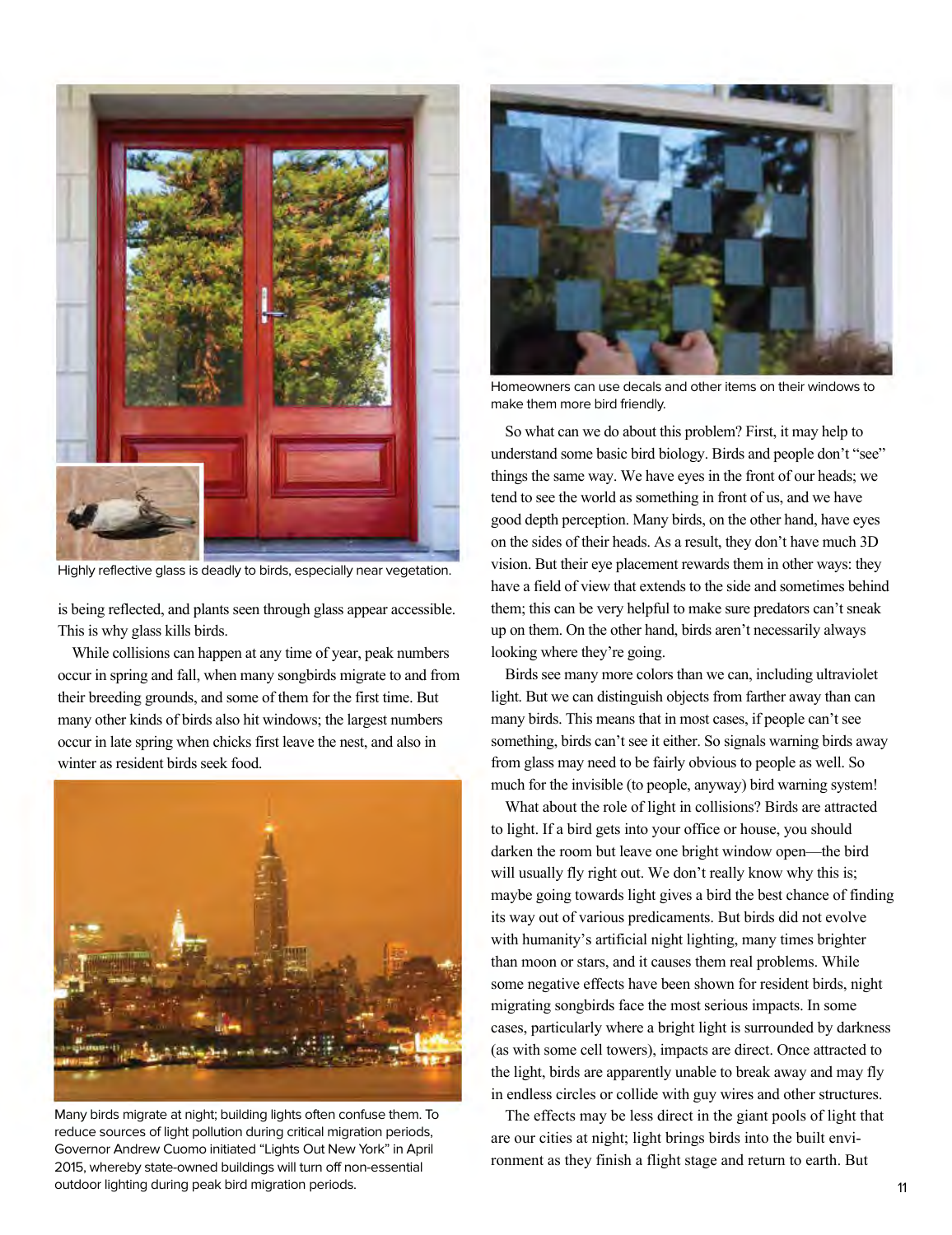Birds won't usually fly between horizontal lines 2" apart or vertical lines 4" apart



when the sun comes up, the birds start flying around, looking for food to replenish their energy supplies, and this is when most collisions with glass on buildings takes place. Attracted to vegetation, where insects and berries are likely to be found, birds fly towards reflections as well as plants, with tragic results.

Back at home, windows near bird feeders are the most likely to kill birds, so those windows should always be made birdfriendly. Luckily, there are many different ways to make windows safe for birds. One of the simplest and most effective means is something many homes already have: a screen on the outside of the window. Screens can virtually eliminate reflections, and as long as they are an inch or two from the glass, will cushion the impact if a bird does happen to fly into it. For picture windows and other areas where the view is important,



there are many different kinds of motorized external shades and screens, some even using solar power. Using a remote, the shade can be lifted when the room is in use, and closed when the room is empty. This can also enhance security.

Besides using real barriers, we can reduce collisions by making birds believe that a barrier exists. Tests have shown that most songbirds won't try to fly between parallel vertical lines that are 4" apart, or between horizontal lines that are 2" apart. This makes sense, based on the body size of many birds. It also makes sense that the bigger a window pane is, the more likely it is to kill birds. Colonial style windows, divided into several small panes by mullions, are safer, although not as safe as the 2" or 4" spacing.

But there are many other ways, ranging from cheap, quick and simple to expensive, sophisticated and long-lasting. What about



External screens or closely placed rods help keep birds from flying into glass.